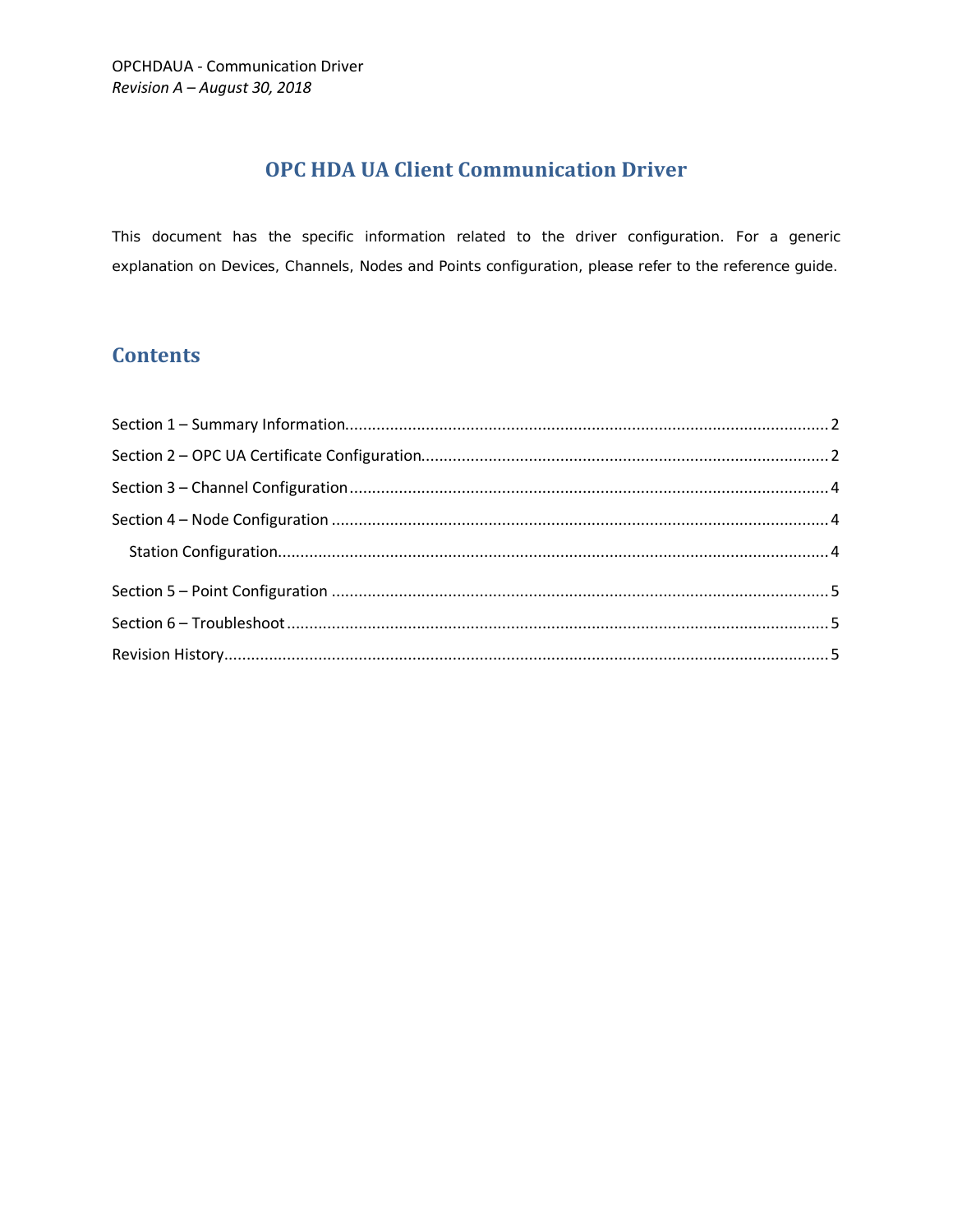# <span id="page-1-0"></span>**Section 1 – Summary Information**

**Communication Driver Name**: OPC HDA UA Client

**Implementation DLL**: T.ProtocolDriver.OPCHDAUA.dll

**Protocol**: OPC HDA proprietary

**Interface**: OPC HDA proprietary

**Description**: OPC HDA UA Client implements communication with local and remote OPC servers. The

communications blocks are dynamically created according the pooling cycle defined on the Access

Type for each Device Point.

**OPC servers supported:** Any OPC HDA server compatible with OPC UA specifications

**Protocol Options**: None

**Max number of nodes**: user defined

**PC Hardware requirements**: none

**PC Software requirements**: OPC Core components

Note:

You can find the OPC Core components in the OPC Foundation web site. <http://www.opcfoundation.org/>

# <span id="page-1-1"></span>**Section 2 – OPC UA Certificate Configuration**

The UA security bases on X509 Certificates.

Each UA server and client application requires a certificate with the ApplicationUri of the application. UA servers typically can be configured for the certificate validation to be disabled. In this mode any proper certificate is accepted. It doesn't have to match the application.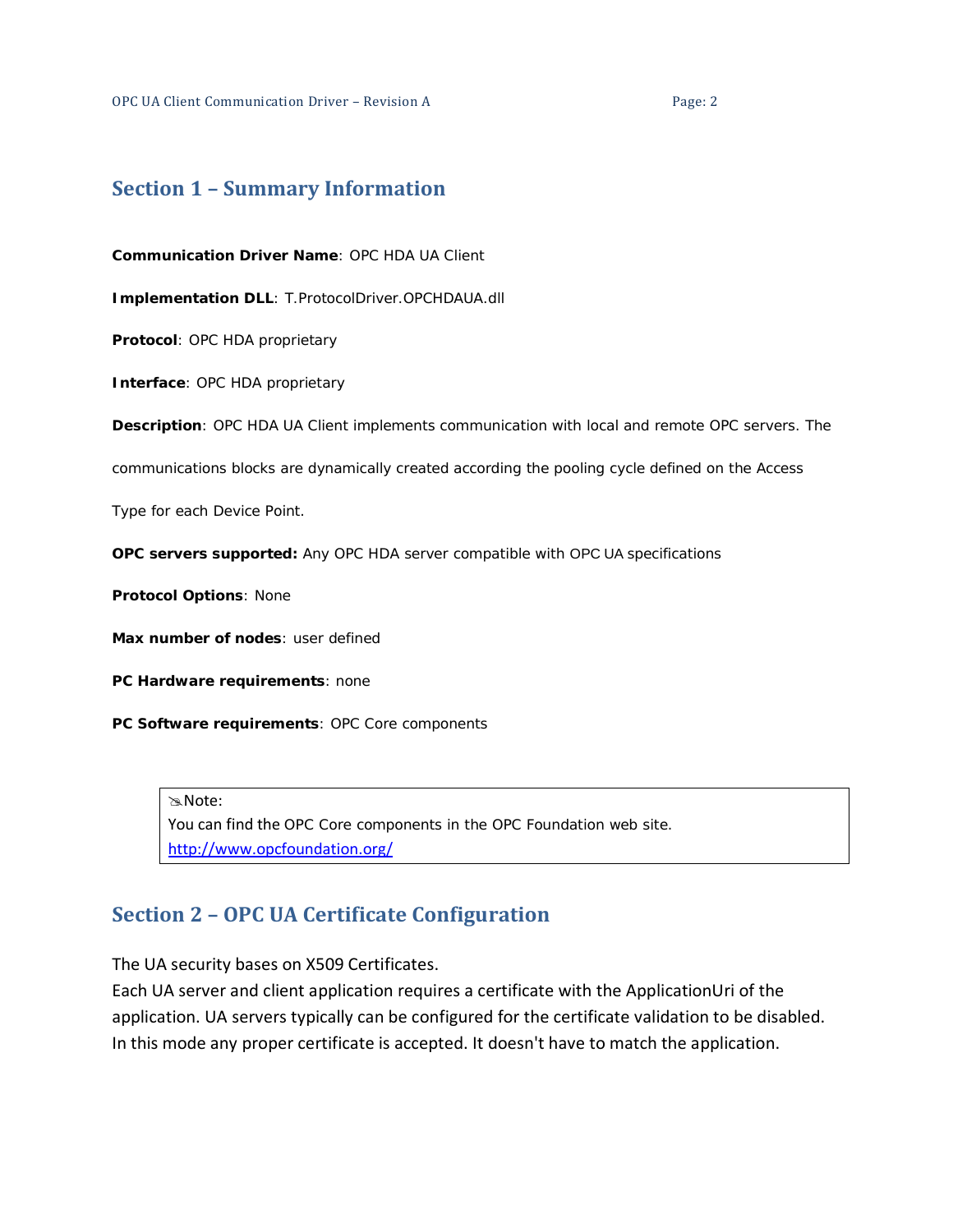Self-signed certificates can be created with the uaPLUS **UaClientConfigHelper** utility. [OPC](http://opcda.net/) UA maintains certificates in the Windows Certificates Store. The certificates are by default in the stores LocalMachine\UA Applications and LocalMachine\Trusted UA Applications The stores are defined in the application UA configuration and can be changed if necessary.

The **UaClientConfigHelper** utility creates and imports certificates into the stores defined in the configuration.

Follow are steps to create certificates so that "Manager" and "Device module" work with OPC UA:

1) In Windows Explorer, open the installation folder

 2) Run "UaClientConfigHelperNet4.exe" utility (right button and choose "Run as Administrator" command);

 3) Inside "UA Client Configuration Helper", click "Browse" button and select the file TManager.exe into the product installation folder.

3.1) Click "Create UA Configuration" button;

- 3.2) Click "Edit UA Configuration" button;
- 3.3) Click "Certificates" button;
- 3.4) Click "Create" button and after clicking "OK" button;
- 3.5) Click "Save and Close" button;

3.6) Click "Done" button to close;

*Note*: Repeat the same steps to "TRunModule.exe" application.

- Server and Client on the same machine: the certificates are in the right place when created or imported with the **UaClientConfigHelper** utility.
- Server and Client on different machine: the following steps are required: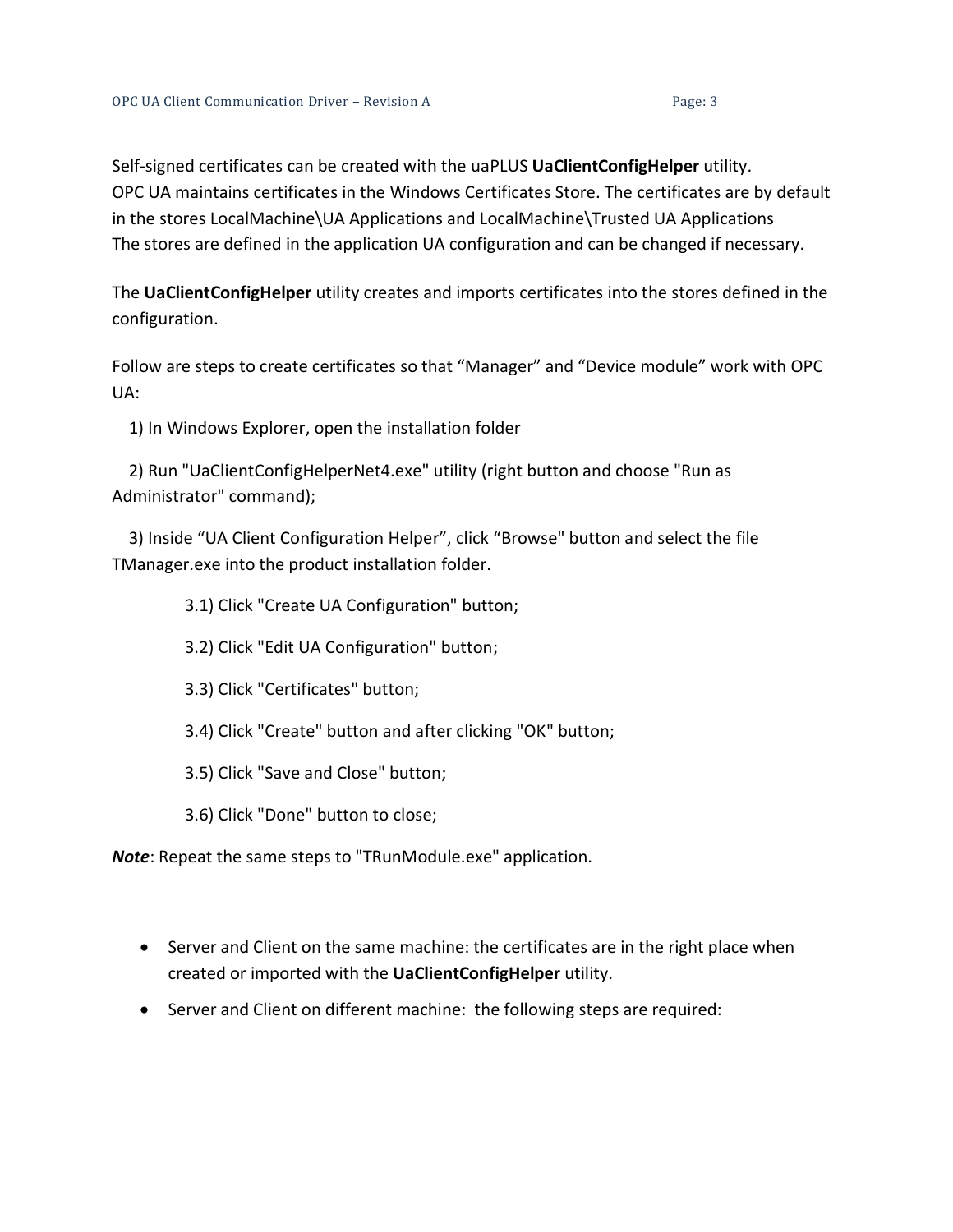1. On the client machine create a certificate for the client application with the **UaClientConfigHelper** utility. The created certificate is automatically exported into a .DER file in the directory of the utility.

2. Copy the client certificate .DER file to the server machine and import it according the UA server documentation.

3. Copy the server .DER certificate file to the client machine and import it with the **UaClientConfigHelper** utility.

*Note*: The Windows Certificates manager can be used to check and maintain the certificates beyond the capabilities of the **UaClientConfigHelper** utility.

# <span id="page-3-0"></span>**Section 3 – Channel Configuration**

There is no channel configuration for OPC HDA UA Client channels.

# <span id="page-3-1"></span>**Section 4 – Node Configuration**

## <span id="page-3-2"></span>**Station Configuration**

**Service URL**: Defines the location of the OPC HDA Server. Example: ua:opc.tcp://127.0.0.1:62841/Advosol/uaPLUS

**Domain**: String containing domain as security credentials.

**UserName**: String containing user name as security credentials.

**Password**: String containing user password as security credentials.

**WindowsAuthentication**: Flag indicating whether it should use Windows Authentication security.